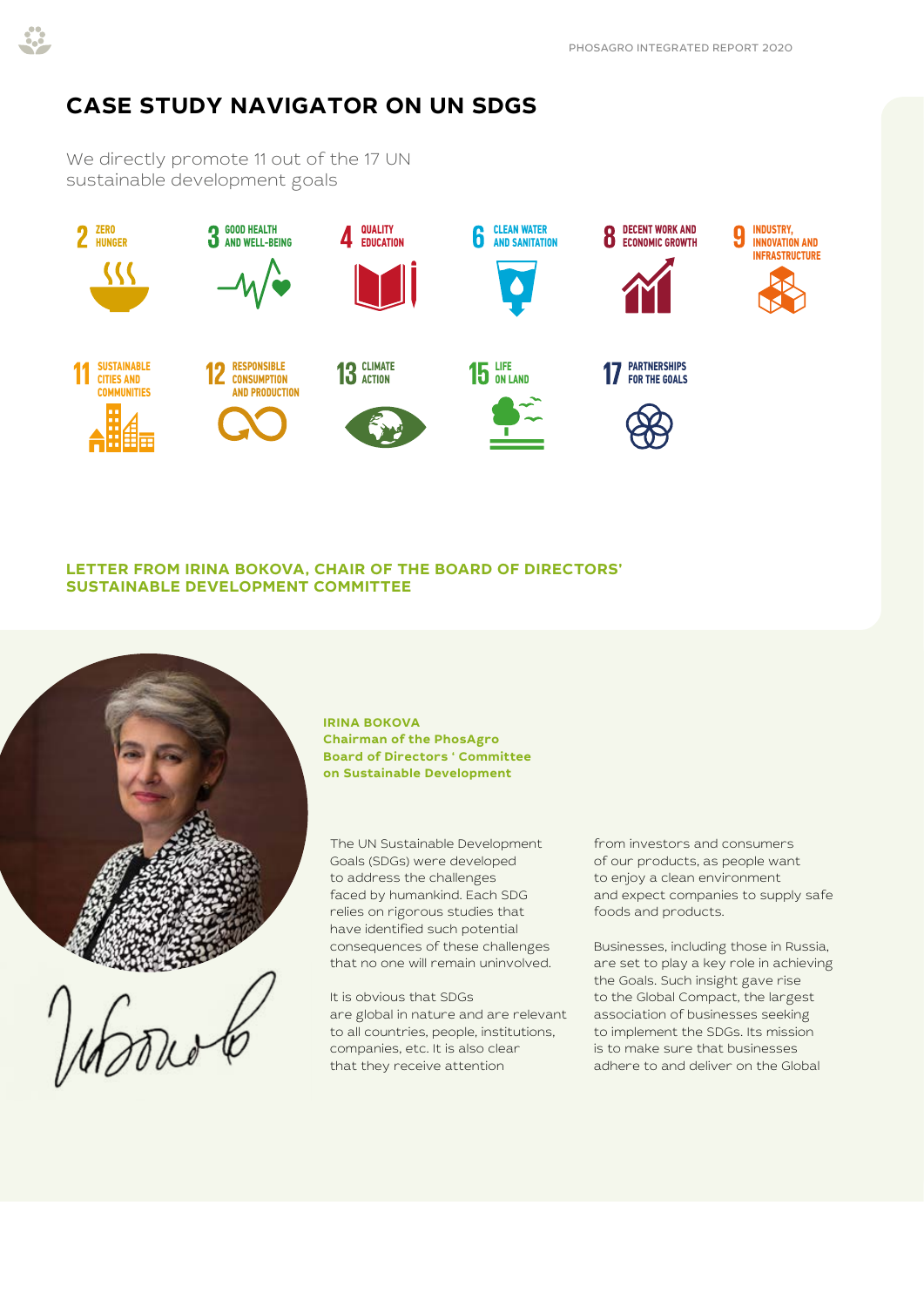Compact's 10 principles in the areas of human rights, labour, environment and anti-corruption, as well as contribute to achieving the SDGs. Importantly, Russian companies are actively joining its ranks, while some of them, like PhosAgro, are among the few LEAD businesses in the world.

Joining climate change initiatives was a trend among companies in 2020. Industry leaders define and endorse science-based targets to cut GHG

emissions, develop roadmaps to meet them and undertake to file reports on their activities in this area. PhosAgro is no stranger to this. In December 2020, the Board of Directors approved the Climate Strategy and the plan for low-carbon transition to 2028. We are delighted to present our first separate report on climate related aspects of our business under the framework developed by the Task Force on Climate-related Financial Disclosures (TCFD).

The ESG agenda can be called a driver of sustainable business transformation. As part of the Company's Development Strategy to 2025, we are seeking to contribute to 11 UN SDGs, keeping a close eye on our progress. This report is intended to give a clear view of how we integrate these SDGs into the Company's strategic priorities and operations.

## **Setting UN SDG priorities**

In 2020, we prioritised the UN sustainable development goals, which the Company promotes

The approach:

- **•** We identified the key areas of impact on the society and the environment by PhosAgro as a mining and processing company, based on academic and industry articles and reports.
- **•** For each area identified, we compiled a list of goals and indicators that are used to measure and report on the impact of mining and processing companies (with a focus on phosphate mining and fertilizer production) on the society, including the UN SDGs, GRI, UNCTAD, and Social Life Cycle Assessment and SDG Compass.
- **•** We matched the list of goals and indicators with the categories and principles of responsible investment (including Green and Social Bonds, Sustainable Bond Guidelines, Green Loan Principles, Sustainability Linked Loan Principles).

**•** We matched the list of goals and indicators with material topics for PhosAgro Group's key stakeholders, and conducted interviews with responsible divisions to prioritise the impacts.

Project results:

- **•** A list of priority impact areas was compiled
- **•** The list of priority SDGs was updated to reflect the identified impact areas
- **•** A list of priority SDG objectives was compiled
- **•** For each objective:
	- The measures being taken by Company were indicated
	- The management approach was described
	- The Company's obligations were defined
	- The quantitative targets were selected
	- The relevant GRI indicators were defined



[For more information on how](https://www.phosagro.com/sustainability/)  we set UN SDG priorities, see the Sustainability section of the Company's website



For more information on the Goals, see [the Commitment to UN SDGs](https://www.phosagro.com/sustainability/)  section of the Company's website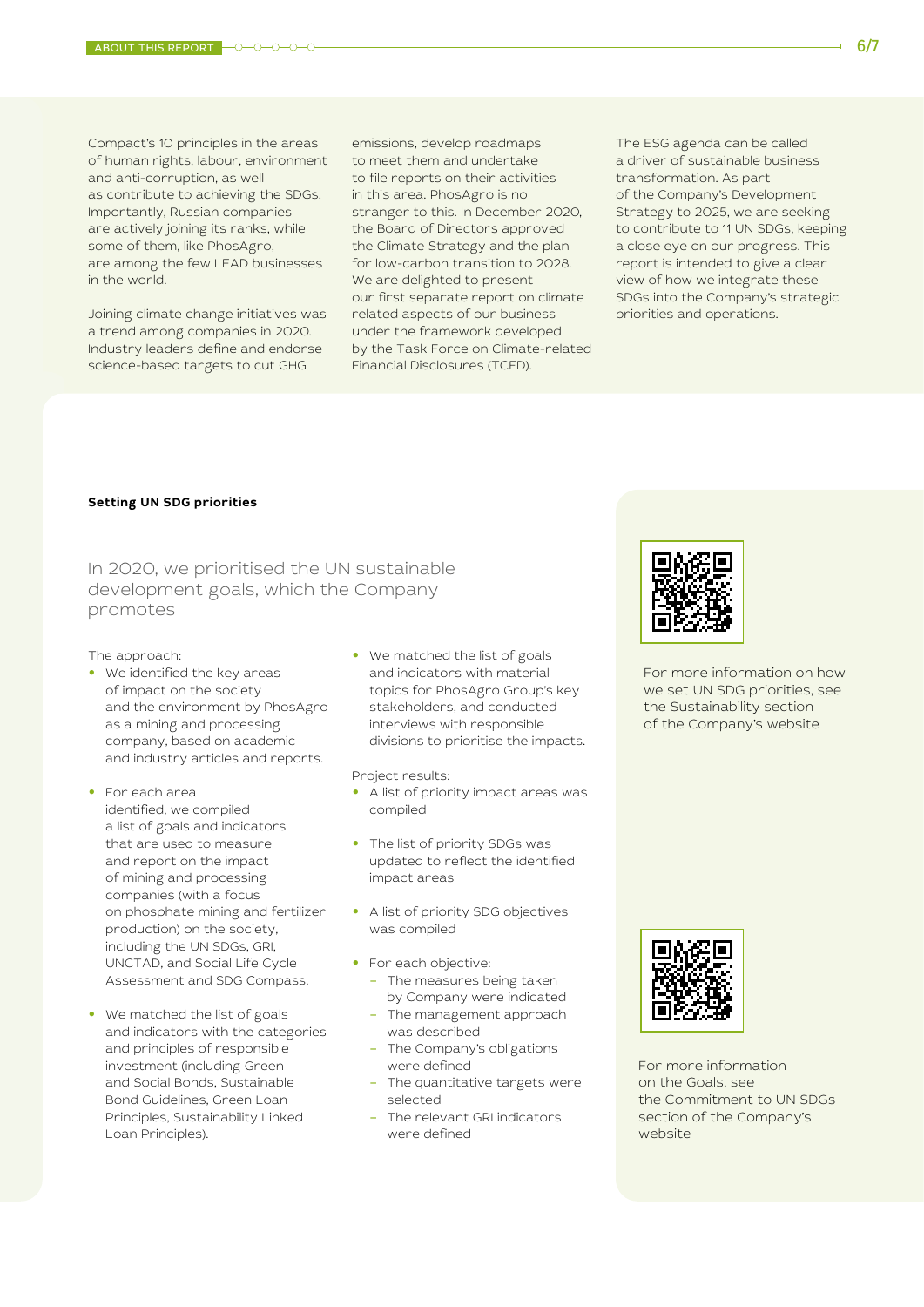

## **PRIORITIZATION RESULTS**

| <b>Prioritization result</b>                                                                                                                                                                                                                                                                                                                                               | <b>SDG</b>                                   | Issue<br>number | Impact on<br>stakeholders | Read more in<br>the report |  |  |  |
|----------------------------------------------------------------------------------------------------------------------------------------------------------------------------------------------------------------------------------------------------------------------------------------------------------------------------------------------------------------------------|----------------------------------------------|-----------------|---------------------------|----------------------------|--|--|--|
| <b>Priority SDGs impacted positively by the Company</b>                                                                                                                                                                                                                                                                                                                    |                                              |                 |                           |                            |  |  |  |
| Expanding the use of fertilizers which, due to their natural<br>composition (zero/minimum concentration of radionuclides and<br>heavy metals), minimize potential adverse impact on human<br>health                                                                                                                                                                        | 12 RESPONSIBLE                               | 12.4            | direct                    | p. 24, 62, 104,<br>148     |  |  |  |
| Strengthening the Global Partnership in favor of sustainable<br>development complemented by partnerships with the<br>involvement of multiple stakeholders who mobilize and share<br>knowledge, expertise, technologies and financial resources<br>in order to support the achievement of the Sustainable<br>Development Goals in all countries, especially developing ones | 17 PARTNERSHIPS<br>അ                         | 17.3            | direct                    | p. 98, 148, 312            |  |  |  |
| Improved infrastructure, telecommunications, road network,<br>power and water supplies, improved access to health care<br>and education                                                                                                                                                                                                                                    | <b>6</b> CLEAN WATER<br>$\overline{\bullet}$ | 6.1<br>9.1      | direct                    | p. 24, 148, 180,<br>312    |  |  |  |
| Use of fertilizers boosts food production and contributes to<br>the availability of nutrients required for human health                                                                                                                                                                                                                                                    | $2 \frac{2000}{N10000}$<br>38                | 2.4             | indirect                  | p. 24, 54, 98              |  |  |  |
| Positive impact on the infrastructure development and<br>demographic changes in the regions of presence                                                                                                                                                                                                                                                                    | 11 SUSTAINABLE                               | 11.3            | indirect                  | p. 24, 180                 |  |  |  |
| Fertilizers play an important role in improving the quality of<br>soils - natural absorbers of greenhouse gases                                                                                                                                                                                                                                                            | 13 GLIMATE                                   | 13.1<br>13.2    | indirect                  | p. 24, 66, 98,<br>104, 148 |  |  |  |
| Support of employment                                                                                                                                                                                                                                                                                                                                                      | <b>8</b> DECENT WORK AND                     | 8.3             | direct                    | p. 24, 116, 134,<br>180    |  |  |  |
| Development of skills of both employees and the younger<br>generation                                                                                                                                                                                                                                                                                                      | 4 BUALITY                                    | 4.4             | direct                    | p. 98, 116, 180            |  |  |  |